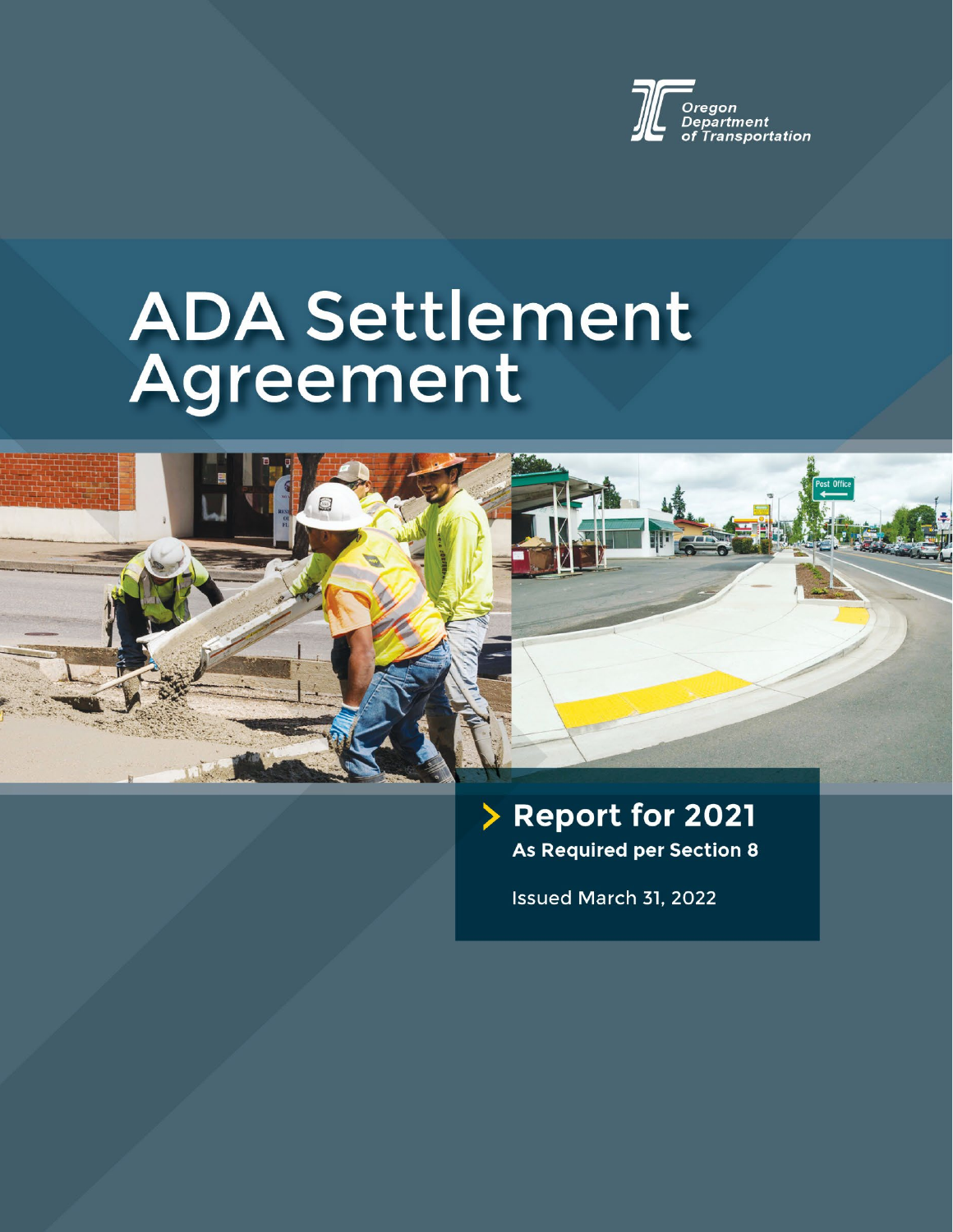ODOT is an Equal employment Opportunity and Affirmative Action Employer.

This information can be made available in alternative format by calling the ADA hotline at 855- 540-6655; for TTY use 7-1-1 relay services, or email to **ODOT** ADA@odot.state.or.us.

ODOT does not discriminate on the basis of disability in admission or access to its programs, services, activities, hiring and employment practices. Questions: 1-877-336-6368 (EEO-ODOT) or through Oregon Relay Service at 7-1-1.

**Oregon Department of Transportation**

355 Capitol Street NE, MS 11 Salem, Oregon 97301-3871

1-888-275-6368

<https://www.oregon.gov/ODOT/Pages/index.aspx>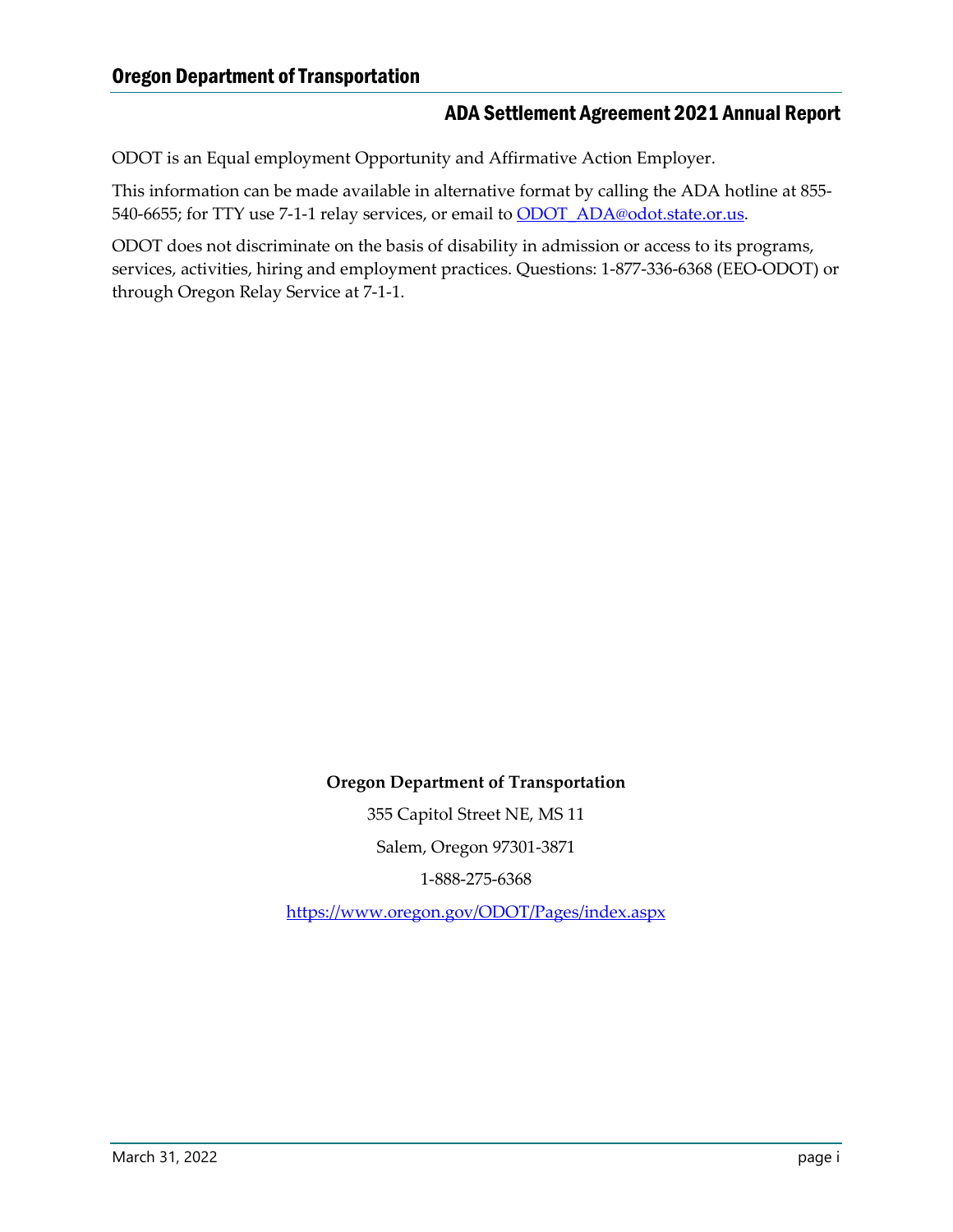#### **Table of Contents**

| Part (a) Actions completed by ODOT Pursuant to the Agreement through December 31, 2021 3 |  |
|------------------------------------------------------------------------------------------|--|
|                                                                                          |  |
|                                                                                          |  |
|                                                                                          |  |
|                                                                                          |  |
|                                                                                          |  |
|                                                                                          |  |
|                                                                                          |  |
|                                                                                          |  |
|                                                                                          |  |
|                                                                                          |  |
|                                                                                          |  |
|                                                                                          |  |
|                                                                                          |  |
|                                                                                          |  |
|                                                                                          |  |
|                                                                                          |  |
|                                                                                          |  |
|                                                                                          |  |
|                                                                                          |  |
|                                                                                          |  |
| Part (d) Number of Curb Ramp Locations Remaining to be Remediated and their Physical     |  |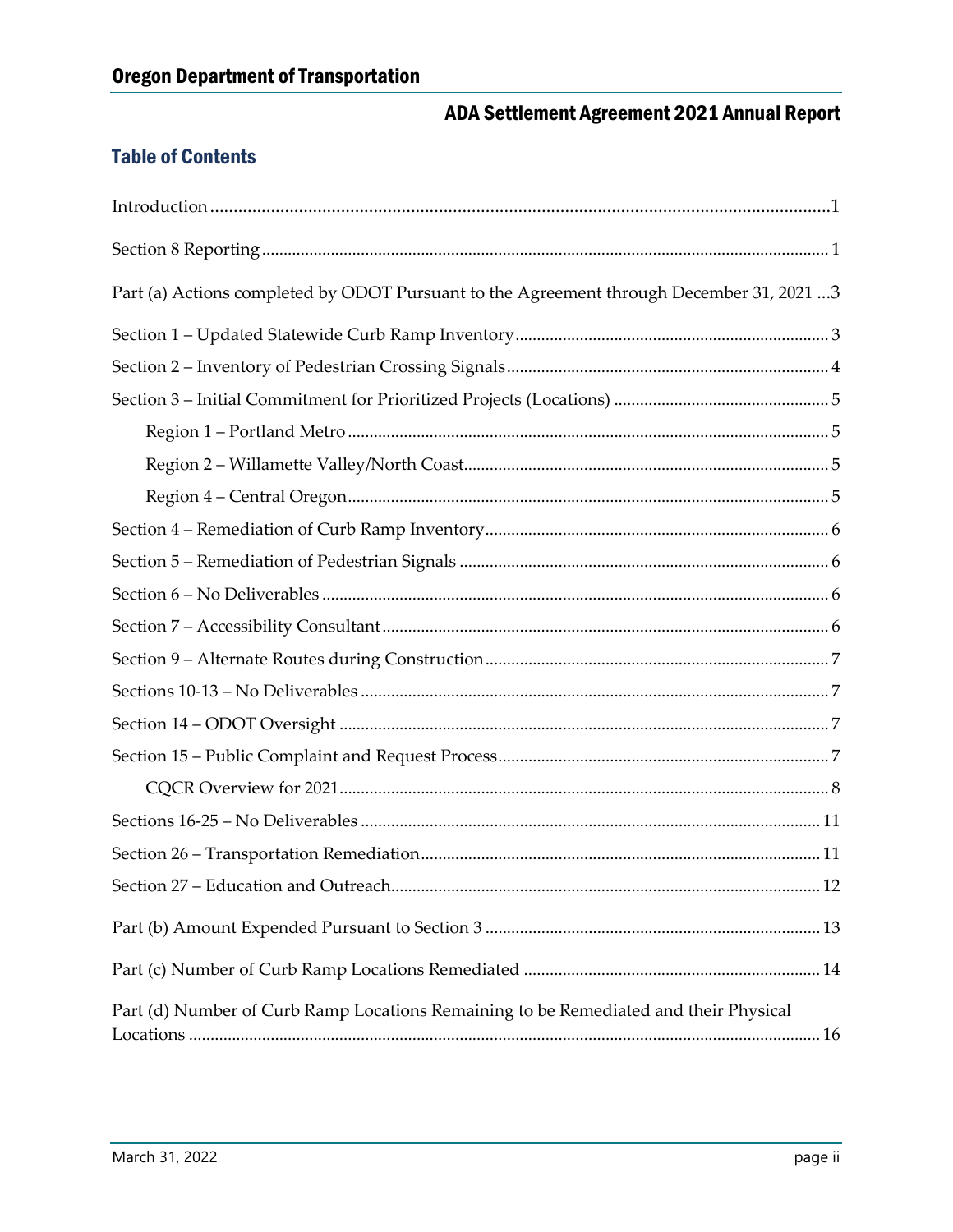#### List of Figures

#### List of Tables

| Table 5: Curb Ramp Remediation for Categories 4(a) and 4(b), by ODOT Region 14 |  |
|--------------------------------------------------------------------------------|--|
| Table 6: Curb Ramp Remediation for Categories 4(c)-4(g), by ODOT Region 15     |  |
|                                                                                |  |
|                                                                                |  |
|                                                                                |  |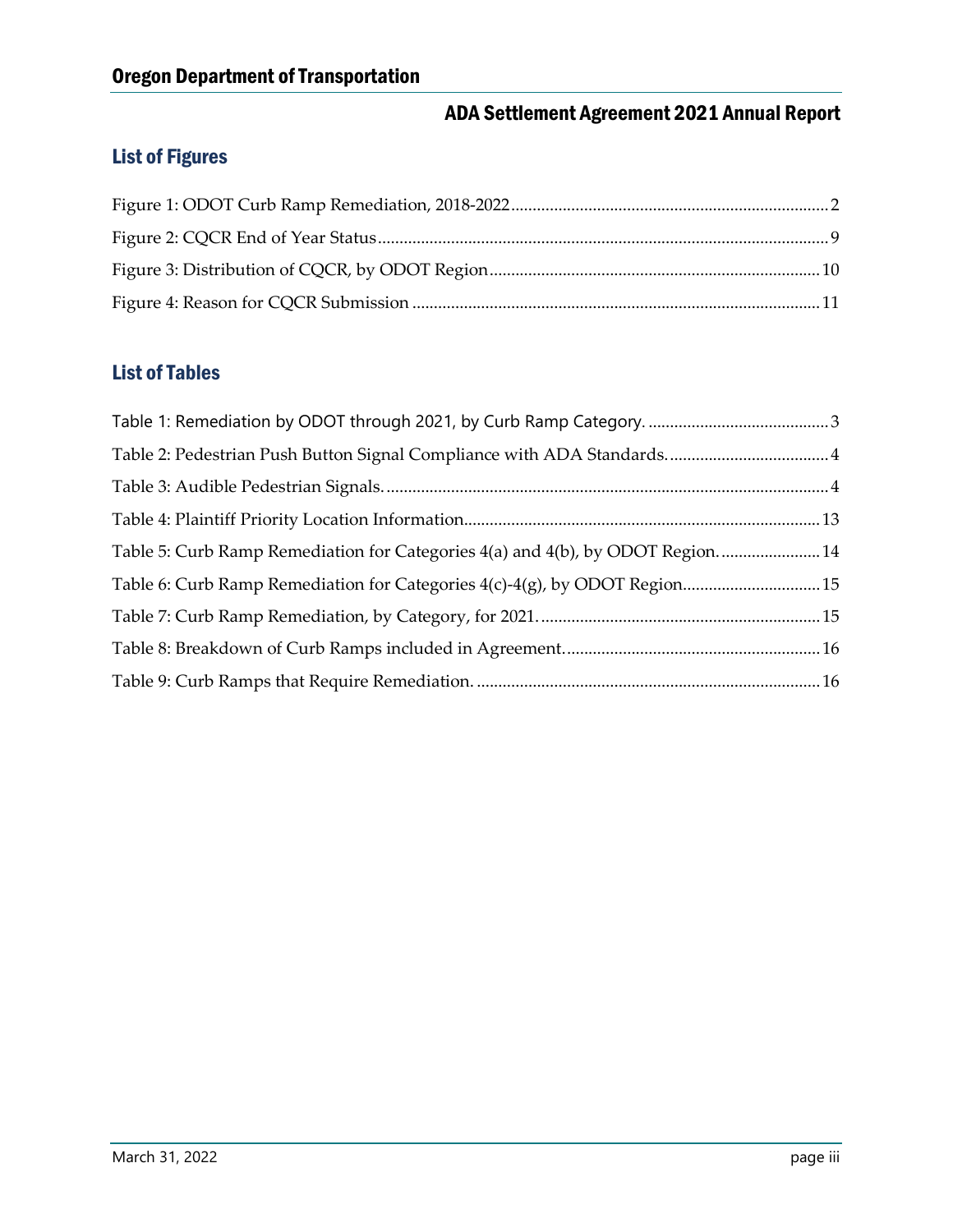# <span id="page-4-0"></span>Introduction

The Oregon Department of Transportation (ODOT) and the Association of Oregon Centers for Independent Living, et al. (AOCIL) entered into a 15-year settlement agreement (Agreement) on November 2, 2016, to make state highways more accessible to people with disabilities. Section 8 of that Agreement requires ODOT to report annually about its progress on specific tasks.

### <span id="page-4-1"></span>Section 8 Reporting

The Agreement states:

*For each year of this Agreement, ODOT will prepare an annual report based upon the work ODOT has performed under this Agreement each year and provide information relating to its progress, including:*

- *a) List of actions undertaken and completed by ODOT each year pursuant to this Agreement.*
- *b) Amount expended pursuant to Section 3.*
- *c) Number of curb ramp locations remediated, specifically:*
	- *a. the number of curb ramp locations and actual curb ramps remediated per Section 4 (a) or (b) and their physical locations.*
	- *b. the number of curb ramp locations remediated per Section 4 (c), (d), (e), (f), and (g), and their physical locations.*
- *d) Number of curb ramp locations remaining to be remediated and their physical locations.*

ODOT continued progress implementing the provisions in the Agreement. The following charts provide updated progress through 2021 and planned progress through 2022.

"Curb ramp" is a general term used throughout this document in reference to accessible pedestrian access points.

Reminder: ODOT has found that ongoing updates and corrections to curb ramp and pedestrian crossing signal data are important aspects of managing this data. As necessary, updates may result in minor adjustments in the number of assets that require remediation. ODOT will continue to report the number remediated each year, but some minor variances in the totals from year to year are to be expected.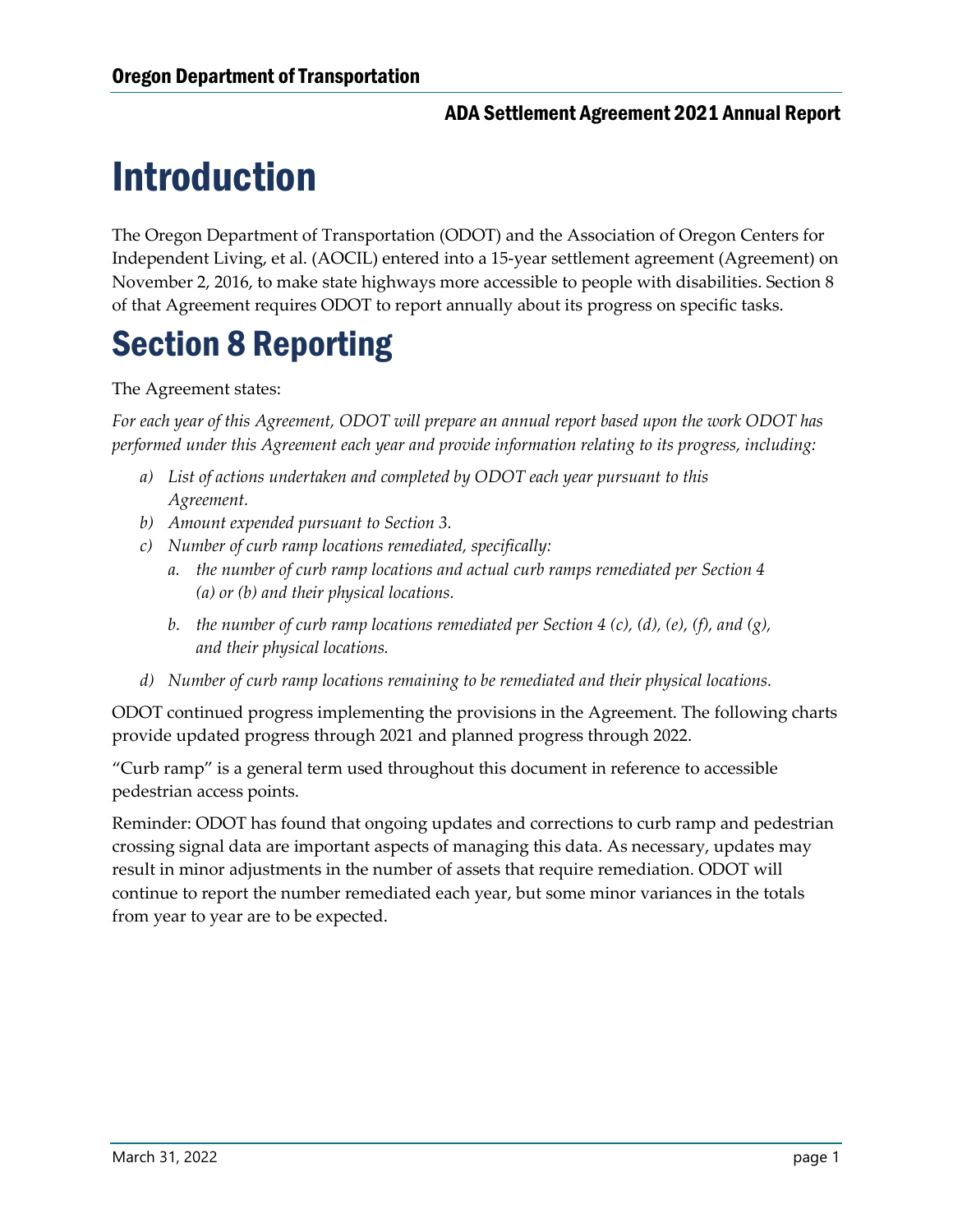#### Oregon Department of Transportation

#### ADA Settlement Agreement 2021 Annual Report



<span id="page-5-0"></span>Figure 1: ODOT Curb Ramp Remediation through 2021 and Projections through 2022.

The following table summarizes ODOT's curb ramp remediation progress based on categories of curb ramp remediation definitions set out in Section 4, summarized here:

- Compliant in Place Compliant with original baseline.
- $\bullet$  4(a) Compliant by installation of a new curb ramp where previously missing.
- 4(b) Compliant due to upgrade of an existing curb ramp or sloped area.
- $\bullet$  4(c) Compliant by design exception.
- $4(d)$  Compliant due to crosswalk closure.
- 4(e) Compliant due to other permissible exception under ADA.
- $\bullet$  4(f) Compliant due to right of way availability.
- $\bullet$  4(g) Compliant due to other methods or changes with applicable standards.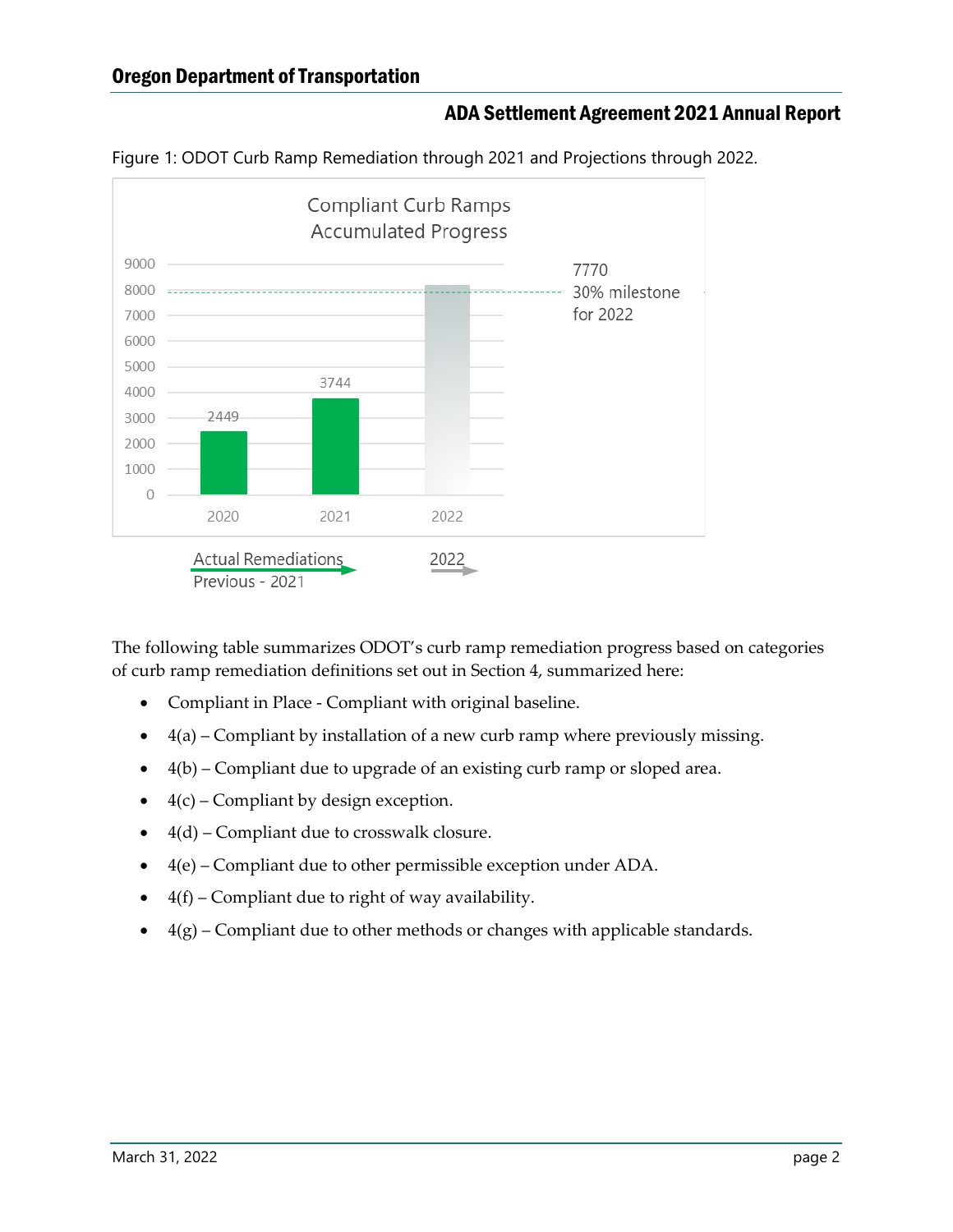| Year | Compliant<br>In Place* | 4(a) | 4(b)  4(c) |    | 4(d) | 4(e) | 4(f) | 4(g) | <b>Total</b><br>by year                 | <b>Cumulative</b><br>Total |
|------|------------------------|------|------------|----|------|------|------|------|-----------------------------------------|----------------------------|
|      |                        |      |            |    |      |      |      |      | <b>Previously Remediated</b>            | 2449                       |
| 2021 |                        | 107  | 630        | 20 | 359  | 0    |      | 178  | 1295                                    |                            |
|      |                        |      |            |    |      |      |      |      | 2021 Updated<br><b>Cumulative Total</b> | 3744                       |

<span id="page-6-2"></span>Table 1: Remediation by ODOT through 2021, by Curb Ramp Category.

Notes about the table above:

\* Compliant in place: Due to a programmatic determination in the system, the remediation reason was previously misassigned.

# <span id="page-6-0"></span>Part (a) Actions completed by ODOT Pursuant to the Agreement through December 31, 2021

The following is a summary of ODOT actions organized by the Agreement section. Not all sections required deliverables during 2021. Sections 6, 10-13 and 16-25 are not addressed in this report.

### <span id="page-6-1"></span>Section 1 – Updated Statewide Curb Ramp **Inventory**

Pursuant to the Agreement, ODOT maintains its updated in-field curb ramp inventory and continues to update the inventory as necessary to track new curb ramps and upgrades of existing curb ramps occurring each year. Data and systems management practices facilitate accurate maintenance of this inventory. Any data adjustments made as a result of these practices will be described in Section 4 of this report if they effect net remediation totals. The appendices attached reflect updates completed for 2021.

Consistent with this Agreement, ODOT will continue to track jurisdictional transfers that occurred each calendar year of the Agreement to ensure necessary curb ramp remediation takes place.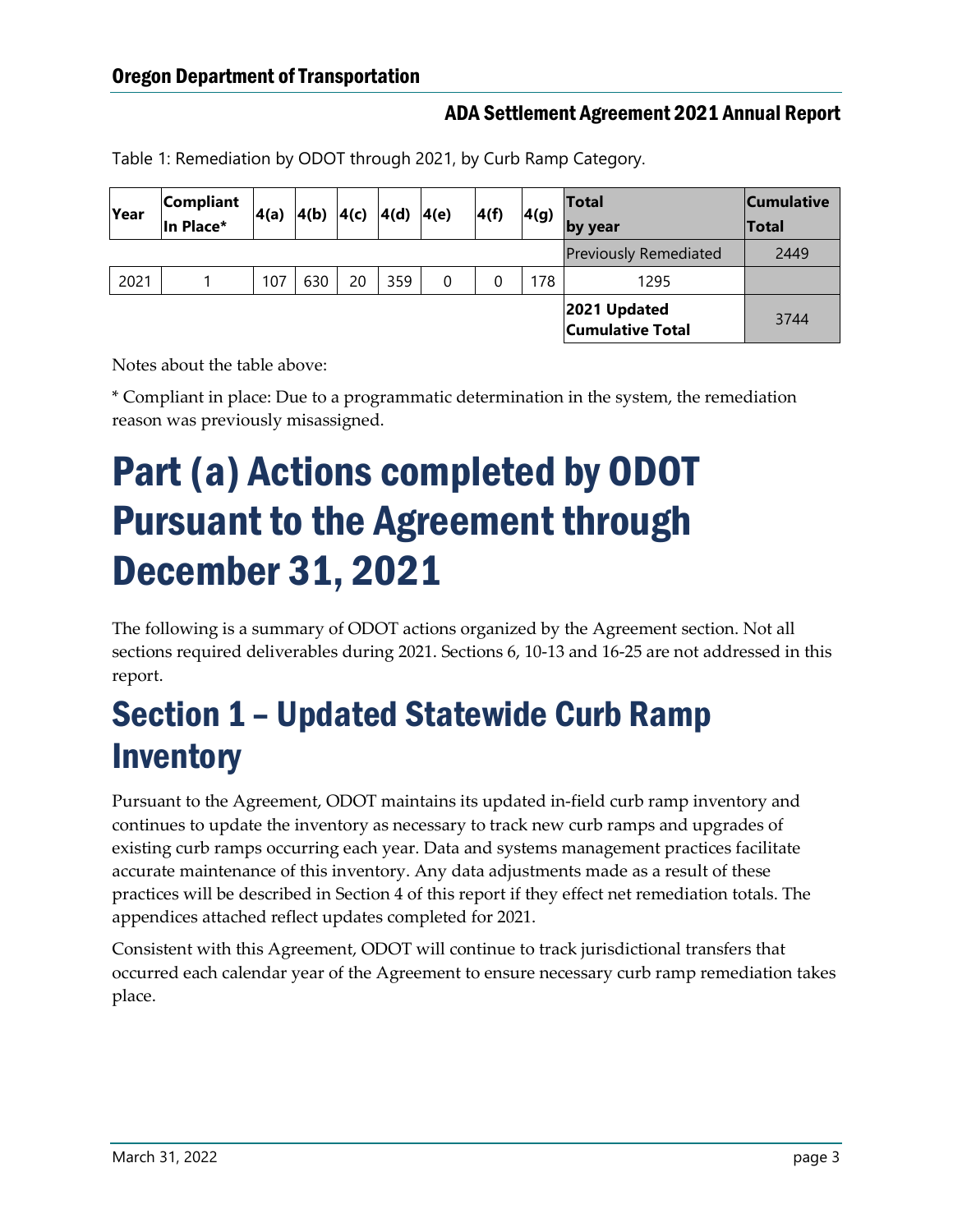### <span id="page-7-0"></span>Section 2 – Inventory of Pedestrian Crossing **Signals**

ODOT continues to make progress on remediation since baseline inventory was established in 2017. A summary of this inventory and compliance status is provided in the table below.

"Push button" is a general term used throughout this document in reference to locations with push button assets.

"Audible pedestrian signal" is a general term used to reference the type of audio included at the crossing.

<span id="page-7-1"></span>Table 2: Pedestrian Push Button Signal Compliance with ADA Standards.

| <b>Pedestrian Push Button Signal Compliance</b>   | <b>Unit Count</b> | <b>Percent of Total</b> |
|---------------------------------------------------|-------------------|-------------------------|
| Compliant                                         | 3706*             | 46%                     |
| Non-Compliant                                     | 4422              | 54%                     |
| Total Push Buttons included in the ADA Settlement | 8128              | 100%                    |

\*Additional analysis in 2021 found that 158 previously reported pedestrian push buttons were double counted and determined to be duplicates, resulting in a reduction from last year's report.

Some of these pedestrian signals include audible signals, most of which are added by submitter request. While not a requirement for the Annual Report, ODOT provides the following summary of pedestrian signals with audible signal status in Table 3.

<span id="page-7-2"></span>Table 3: Audible Pedestrian Signals.

| <b>Audible Pedestrian Signals</b>                 | <b>Unit Count</b> | <b>Percent of Total</b> |
|---------------------------------------------------|-------------------|-------------------------|
| With Audible                                      | 1040              | 13%                     |
| No Audible                                        | 6939              | 85%                     |
| Unknown                                           | 149               | 2%                      |
| Total Push Buttons included in the ADA Settlement | 8128              | 100%                    |

ODOT continues to track jurisdictional transfers that include pedestrian signals to ensure that necessary pedestrian signal remediation takes place.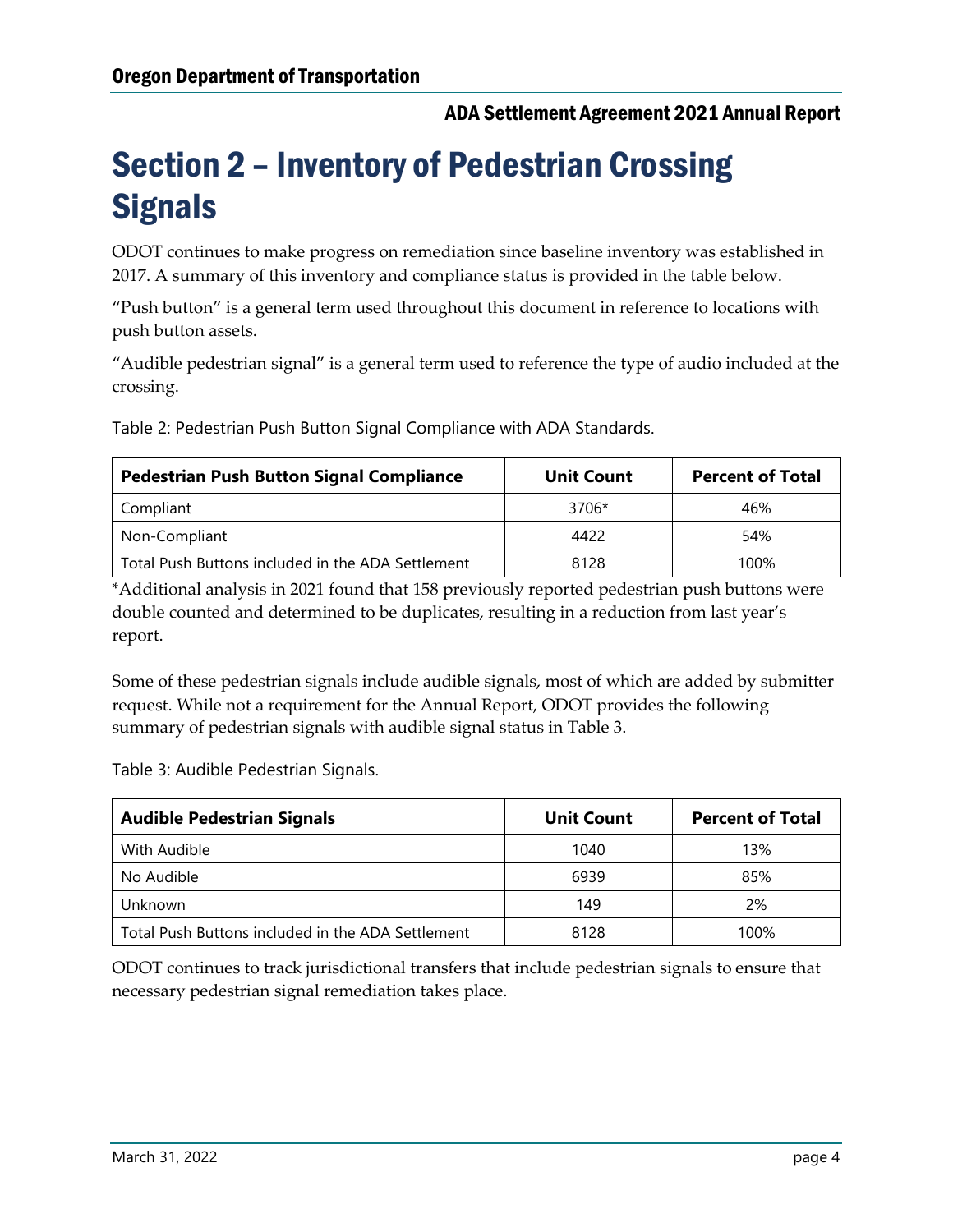### <span id="page-8-0"></span>Section 3 – Initial Commitment for Prioritized Projects (Locations)

ODOT committed to an initial expenditure of \$5 million (priority funding) in the Agreement to address curb ramps and associated pedestrian signals at locations, which plaintiffs identified as high priority (priority locations). After plaintiffs provided their list of priority locations, ODOT evaluated the best way to remediate these locations as efficiently as possible and determined that priority funding may be combined with other highway system improvement projects, in addition to stand-alone curb ramp projects, to maximize the benefit of its combined funding options. ODOT is tracking progress on all priority locations, regardless of funding source from priority funds or other program budgets. See Part (b) for supplemental information.

As projects conclude, any remaining priority funding will continue to be allocated to address as many additional priority locations as possible. Once the \$5 million is fully expended, all remaining priority locations will be remediated during the 15-year lifetime of the Agreement. This approach was approved by AOCIL in November 2017. A brief update on active priority locations in Regions 1, 2 and 4 follows.

### <span id="page-8-1"></span>Region 1 – Portland Metro

- Portland (US 26) SE 92<sup>nd</sup>: In design.
- Portland (US 26) SE  $102<sup>nd</sup>$  to  $119<sup>th</sup>$ : In design.
- Portland (US 26) SE  $122<sup>nd</sup>$  to  $136<sup>th</sup>$ : In
- construction. • Portland (SE 82<sup>nd</sup>/ OR 213): One segment in design; remaining segments completed.
- Hillsboro (OR 8 at 44th): In construction.

### <span id="page-8-2"></span>Region 2 – Willamette Valley/North Coast

- Springfield: Construction completed.
- Clatskanie: In design.
- Lincoln City (US 101): One segment complete; remaining segments in design.

### <span id="page-8-3"></span>Region 4 – Central Oregon

Bend (US 20) 3<sup>rd</sup>/ Greenwood: In design.

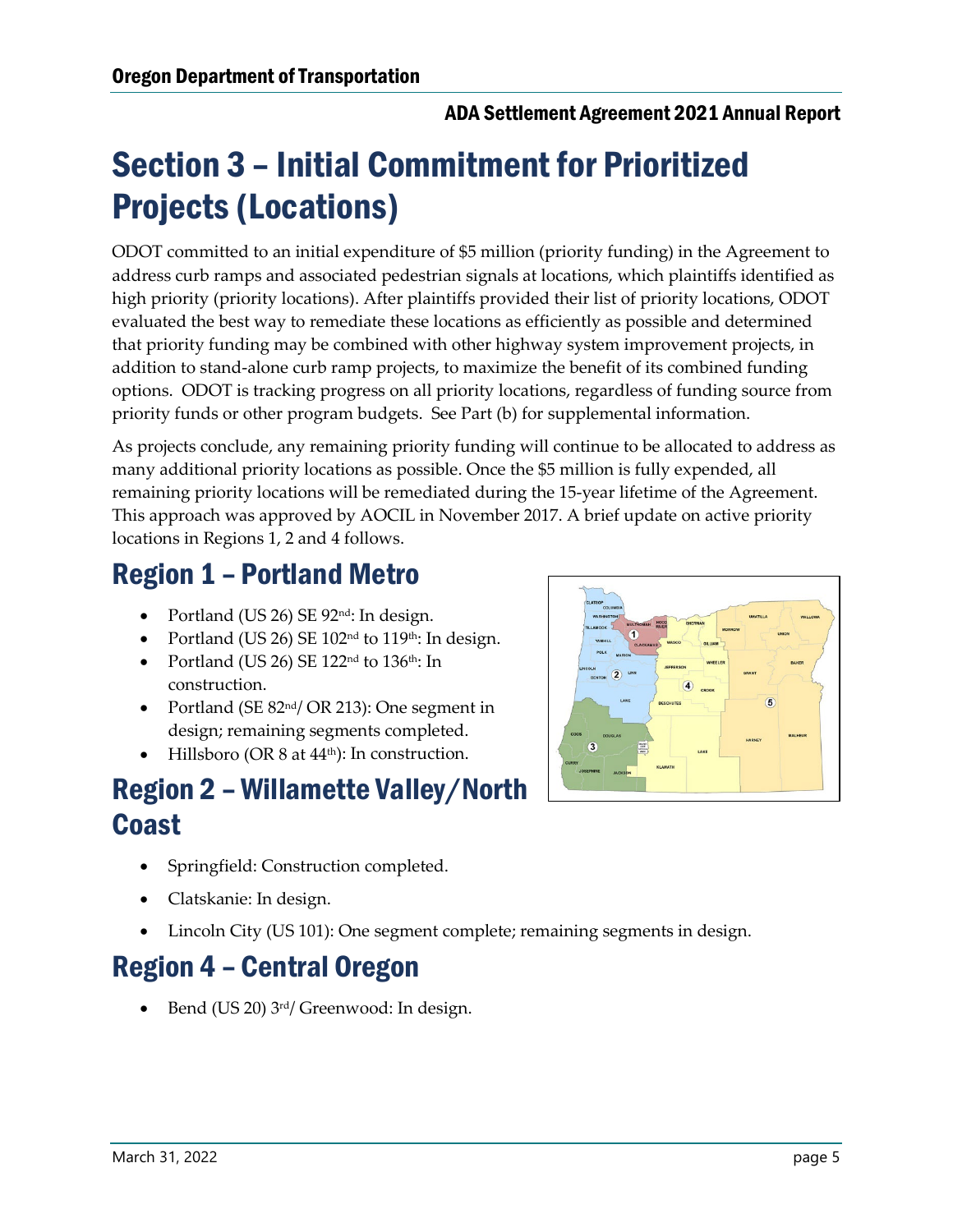### <span id="page-9-0"></span>Section 4 – Remediation of Curb Ramp Inventory

In 2021, ODOT remediated 1295 curb ramps identified in the updated curb ramp inventory as fair, poor, or missing. Remediation details are provided in Part (c) of this report.

ODOT continues its commitment to data quality and processes and will implement improvements as necessary and correct reports when appropriate.

### <span id="page-9-1"></span>Section 5 – Remediation of Pedestrian Signals

ODOT continues to maintain its inventory of pedestrian signals and applies its evaluation criteria to ensure compliance with the ADA. ODOT works with its accessibility consultant Cole & Associates (Cole) and other ODOT technical programs to improve design standards and construction requirements. ODOT also provides guidance regarding what work constitutes an "alteration," requiring signal remediation. ODOT remediates pedestrian signals that do not meet accessibility standards when they are part of an ODOT construction project.

ODOT is implementing statewide pedestrian signal scoping in 2022. This work will provide the necessary information to establish a remediation schedule. ODOT looks forward to collaborating with plaintiffs on that schedule.

### <span id="page-9-2"></span>Section 6 – No Deliverables

As referenced on page 3, not all sections of the Agreement require reporting in this report. ODOT reports that there are no deliverables for 2021 for Section 6.

### <span id="page-9-3"></span>Section 7 – Accessibility Consultant

ODOT continues to work with its accessibility consultant Cole, as required under the Agreement. Cole reviews ODOT policies, standards, practices, training, forms and guidance to determine whether ODOT is following applicable standards. Cole provides a concurrence letter acknowledging that ODOT is complying with the applicable standards once these reviews conclude successfully.

In 2021, Cole provided concurrence letters for:

- Oregon Standard Drawings RD700 Series (Sidewalk and Driveways).
- Oregon Standard Drawings RD900 Series (Curb Ramps).
- Technical Bulletin RD21-03(B) 2021/ 2022.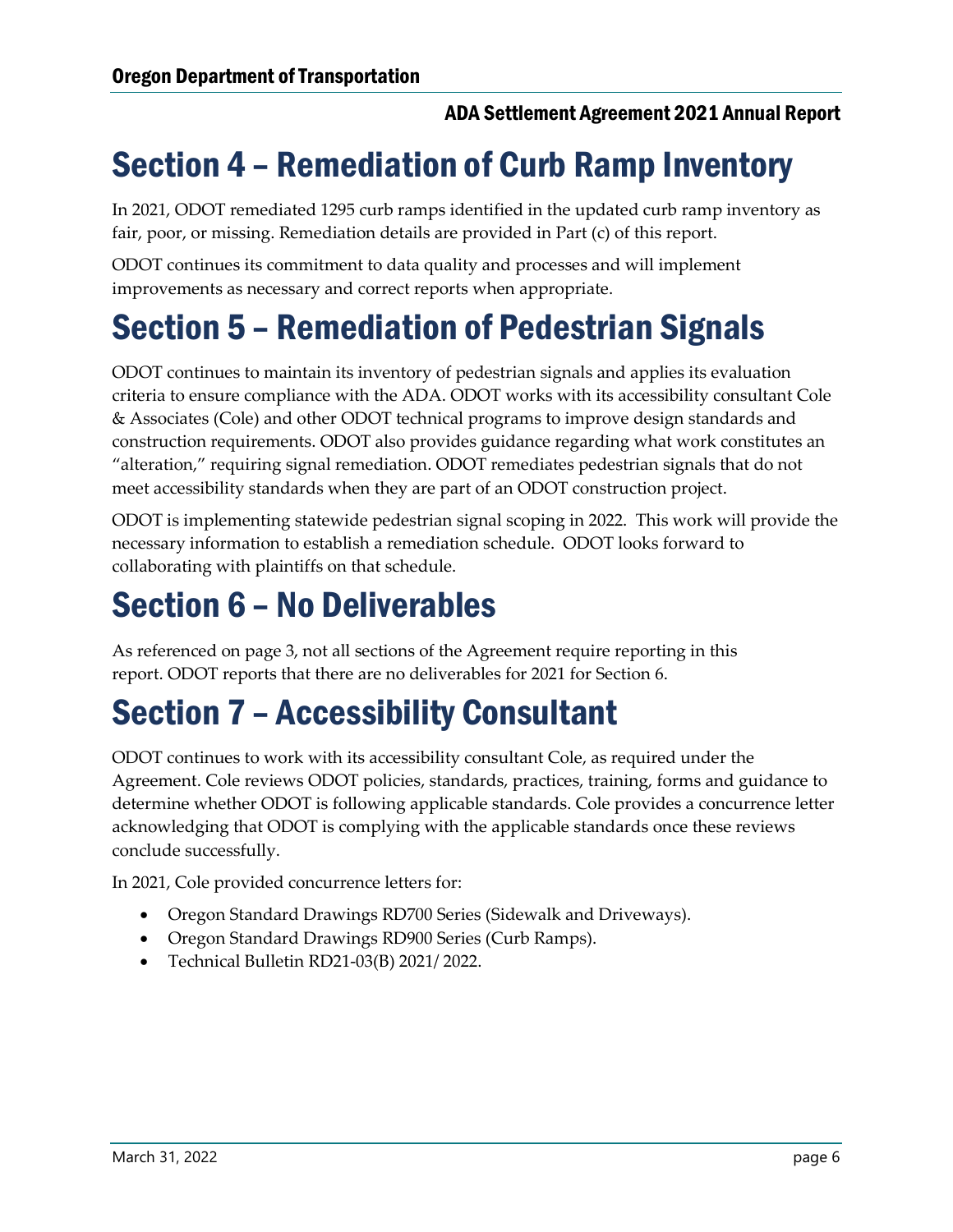### <span id="page-10-0"></span>Section 8 – Reporting

The contents of this report identifies the work ODOT has performed under this Agreement each year and provides information relating to its progress.

### Section 9 – Alternate Routes during Construction

ODOT continues to work with the accessibility consultant to update temporary pedestrian access routes (TPARs) policy to meet applicable standards. In 2021, ODOT staff provided the accessibility consultant with virtual field reviews and evaluated some in-place TPARs to ensure the routes provide appropriate access.

When projects are nearing the construction phase, ODOT notifies organizations that serve people with disabilities about TPARs for the projects. These organizations are the Centers for Independent Living (CIL), as provided by AOCIL. ODOT also notifies the general public and provides opportunities for communication before the construction phase with project open houses where the public can learn more and provide input. Project information is located on the ODOT project page [https://www.oregon.gov/odot/Projects/Pages/default.aspx.](https://www.oregon.gov/odot/Projects/Pages/default.aspx)

In 2021, ODOT developed a training seminar for certified local agencies focusing on alternative routes and ADA compliance. ODOT also provided information, training and guidance to its staff statewide as necessary, and at the TPAR Design Resource meetings every other month.

### <span id="page-10-1"></span>Sections 10-13 – No Deliverables

As referenced on page 3, not all sections of the Agreement require reporting in this report. ODOT reports that there are no deliverables for 2021 for Sections 10-13.

### <span id="page-10-2"></span>Section 14 – ODOT Oversight

ODOT identified Michael Kimlinger, State Traffic-Roadway engineer, as a person with access to the ODOT director, as necessary, to be responsible for implementation of processes developed for remediation obligations.

ODOT identified David Morrissey, Title VI, ADA and Environmental Justice Program manager based in the Office of Civil Rights, as ODOT's ADA coordinator with access to the ODOT director, as needed, for processes related to disability rights.

### <span id="page-10-3"></span>Section 15 – Public Complaint and Request Process

ODOT follows its process to review and respond to comments, questions, concerns, and requests (CQCR) consistent with this section. Designated ODOT ADA-CQCR coordinators, knowledgeable about ADA requirements and CQCR process timelines, strive to find solutions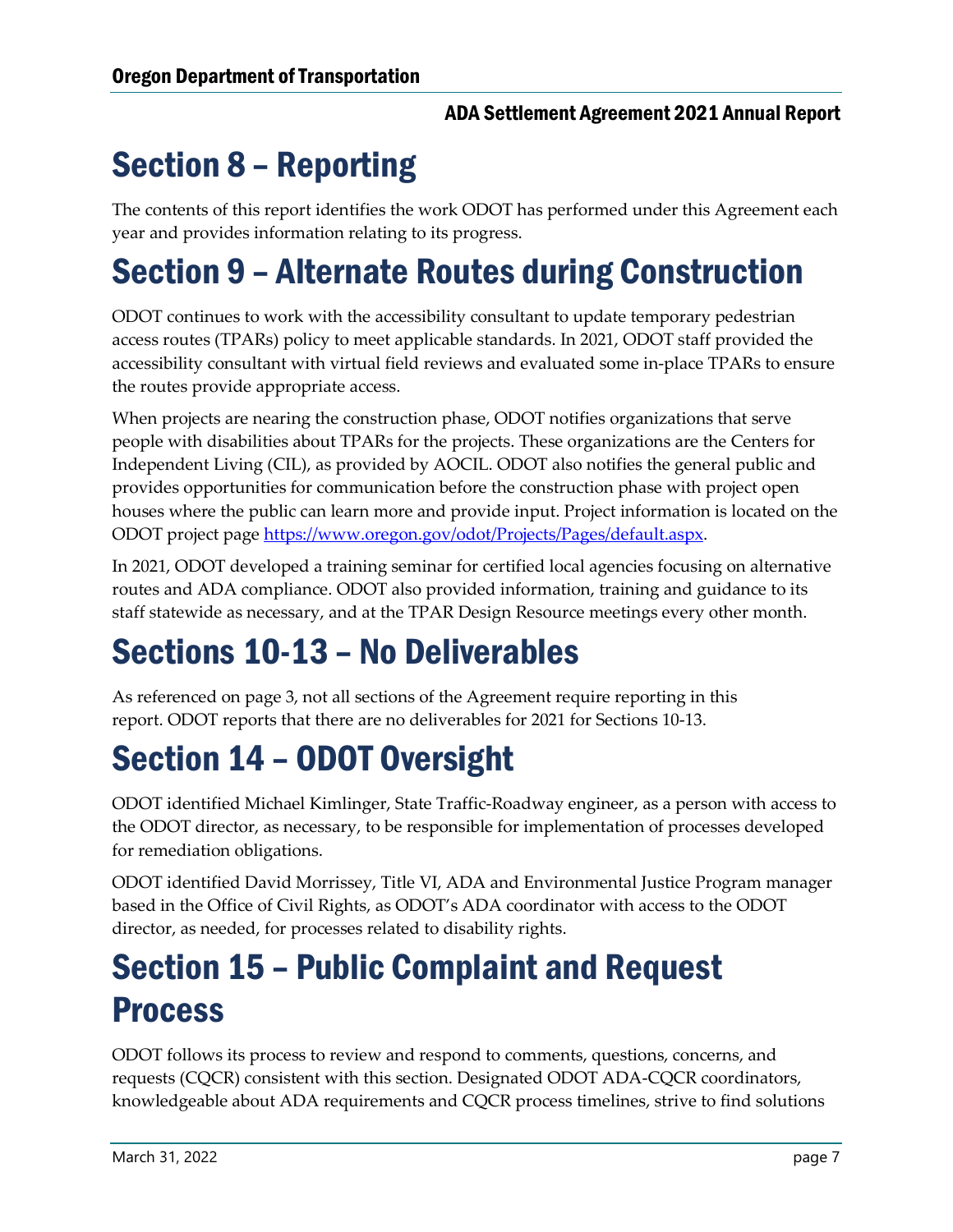to barriers identified in CQCRs. Coordinators meet monthly to share expertise, solve complex barriers, and monitor CQCR remediation efforts.

When ODOT receives a CQCR, an ADA-CQCR coordinator contacts the submitter to acknowledge receipt, gain a clear understanding of the issue(s), and identify an effective solution. If the CQCR is not within ODOT's jurisdiction, ODOT will facilitate contact information for other jurisdictions and transfer the request information to the correct contact(s) for each local program. CQCR coordinators collaborate with technical staff throughout ODOT. This agency-wide process enhances deeper staff knowledge of barriers encountered and ADA standards and solutions.

ODOT actively seeks to hear about barriers the public encounters. Any person can submit a CQCR using the designated form on [ODOT's website](https://www.oregon.gov/odot/About/Pages/ADA-Issue-Request-Form.aspx)

[\(https://www.oregon.gov/odot/About/Pages/ADA-Issue-Request-Form.aspx\)](https://www.oregon.gov/odot/About/Pages/ADA-Issue-Request-Form.aspx), calling AskODOT (1-888-275-6368, ext. 7), or emailing [\(ODOT\\_ADA@odot.oregon.gov\)](mailto:ODOT_ADA@odot.oregon.gov). In addition, ODOT staff members who interact with members of the public can provide contact information for reporting barriers or requesting access accommodations.

### <span id="page-11-0"></span>CQCR Overview for 2021

ODOT received 109 CQCRs during 2021. For each submission, ODOT tracks the subject and location of the request, ODOT's steps to identify solutions and other information throughout the process to resolution.

In addition, 23 CQCRs received in prior years were resolved in 2021. The following charts only reflect cases opened in 2021.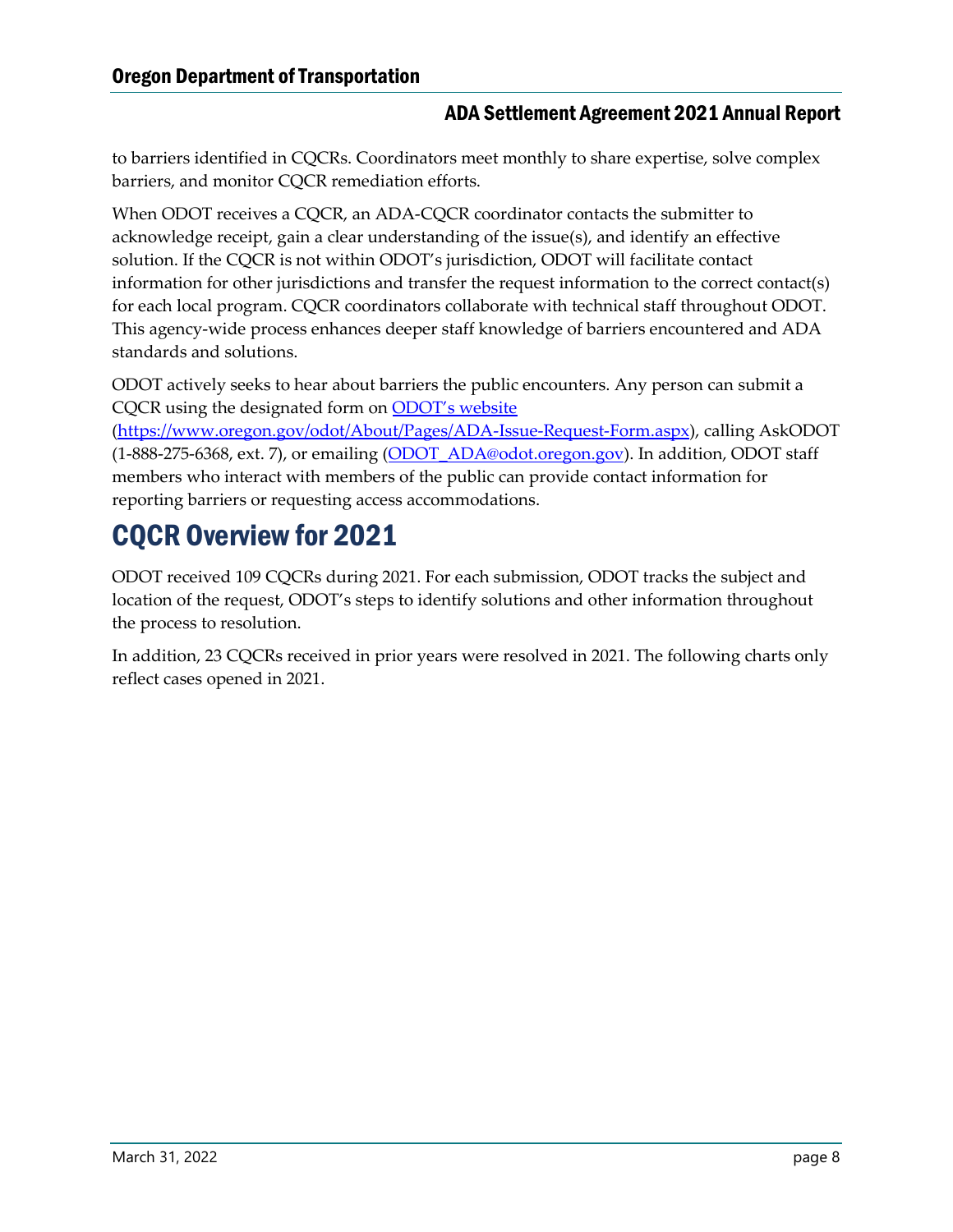

#### <span id="page-12-0"></span>Figure 2: CQCR Status at Year End.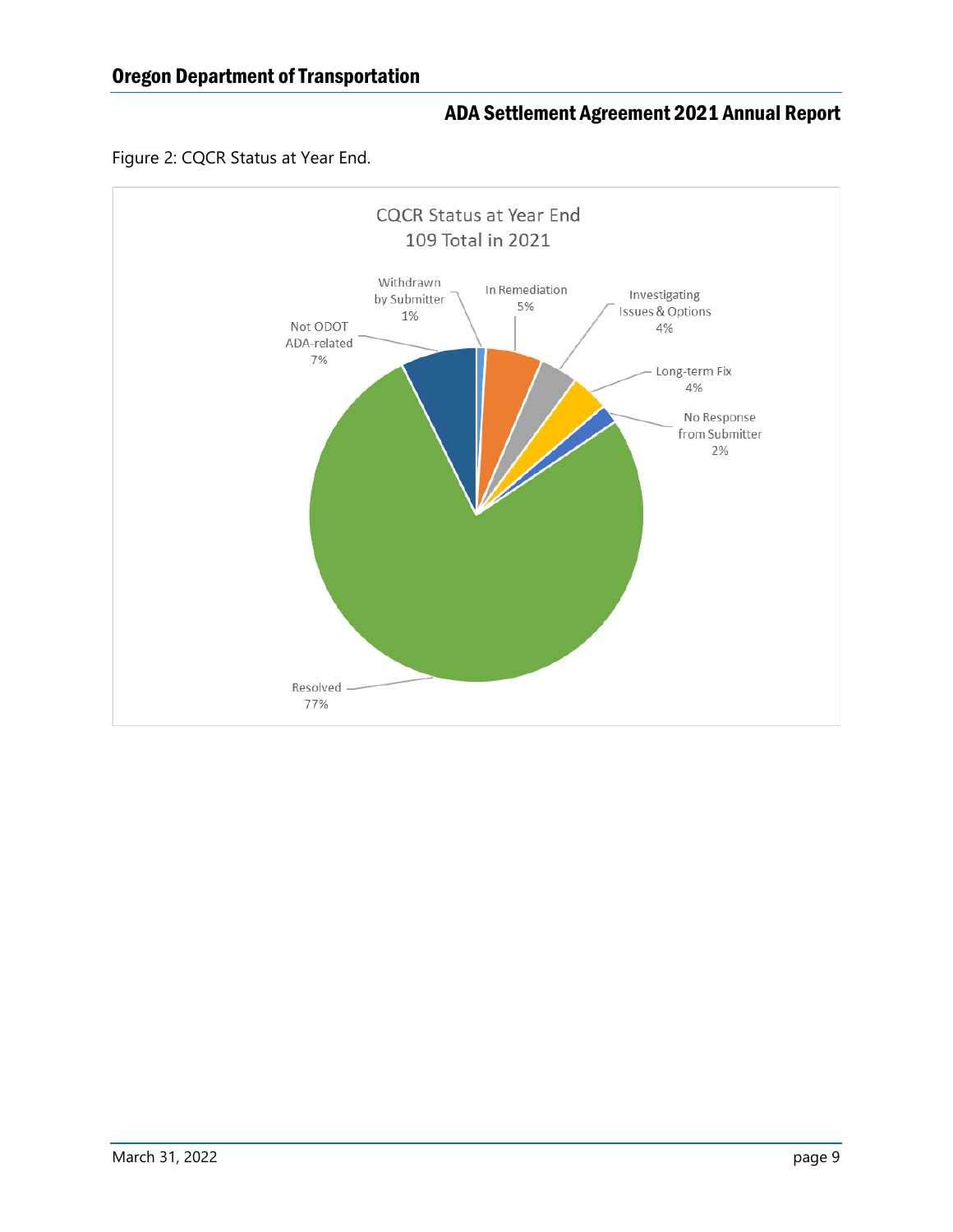<span id="page-13-0"></span>The geographic distribution of CQCRs in Figure 3 is organized by region. The designation "all regions" is reserved for those CQCRs involving statewide policies or DMV processes.



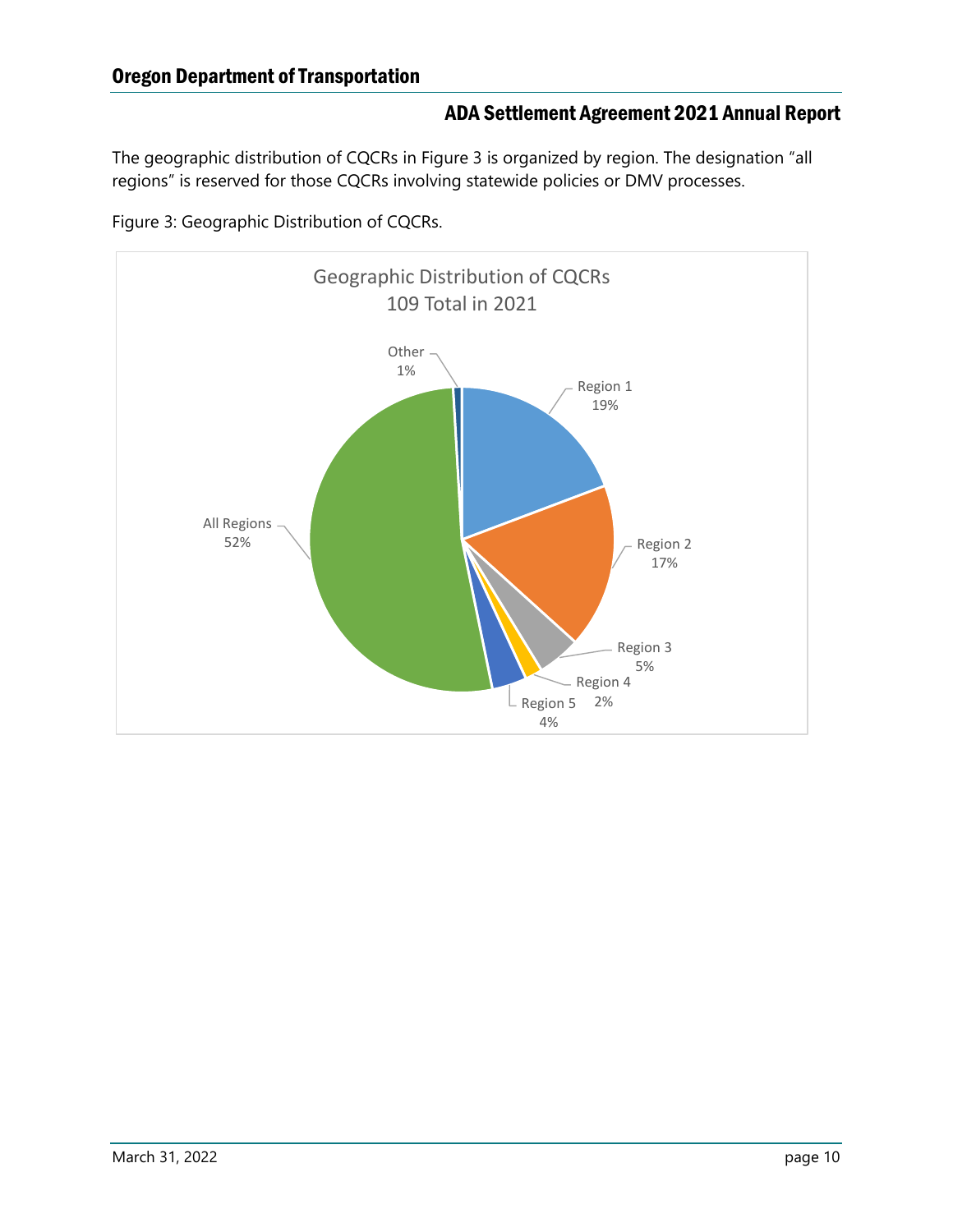

<span id="page-14-2"></span>Figure 4: Leading Reasons for CQCR Submission.

### <span id="page-14-0"></span>Sections 16-25 – No Deliverables

As referenced on page 3, not all sections of the Agreement require reporting in this report. ODOT reports that there are no deliverables for 2021 for Sections 16-25.

### <span id="page-14-1"></span>Section 26 – Transportation Remediation

The Public Transportation Advisory Committee (PTAC) provides advice to ODOT's Public Transportation Division and Oregon Transportation Commission on transit policies and programs. The committee serves as a forum for discussing and identifying issues and solutions in public transportation.

The PTAC ADA Workgroup formed in 2017 in response to the settlement reached between ODOT and the AOCIL. The group gathers input from residents, officials and ODOT staff as it considers barriers and issues people with disabilities face while accessing transit statewide. The ADA workgroup's priorities and work plan are coordinated with the PTAC.

In 2020, the PTAC ADA workgroup observed there is not a single, standard message about access and accessibility across ODOT. The workgroup identified this in transit-related documents and requested PTAC address this gap in ODOT's plans, policies, and initiatives. In 2021, the workgroup made progress to address this gap when PTAC endorsed a new draft access statement and the access statement moved to ODOT leadership for consideration.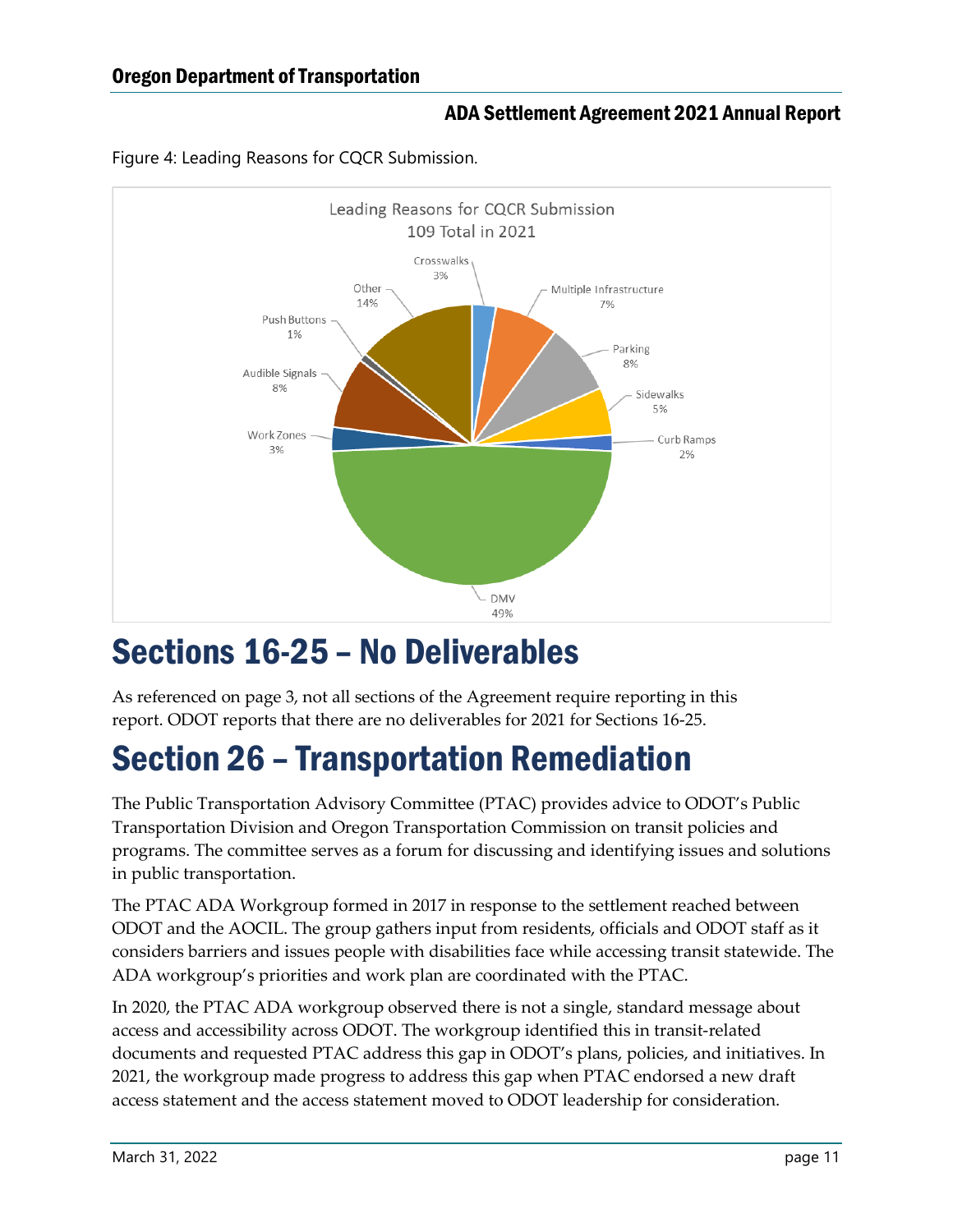During 2021, ODOT also began development of a scope of work for a priority multimodal network project. The project looks to include an inventory of transit stops with attention to compliance with accessibility standards.

### <span id="page-15-0"></span>Section 27 – Education and Outreach

ODOT conducted outreach or delivered presentations to the following organizations about the Agreement and/or ODOT's ADA program and projects. ODOT conducted these outreach efforts in compliance with all Covid-19 guidelines.

| 2021, monthly   | ADA Curb Ramp Inspection Certification Course           |
|-----------------|---------------------------------------------------------|
| 2021, quarterly | Rogue Valley Area Commission on Transportation          |
| Apr. 22, 2021   | Certified Local Public Agencies ADA Spring Training     |
| Sept. 24, 2021  | <b>ACEC/ODOT Partnering Conference</b>                  |
| Oct. 12, 2021   | <b>Sweet Home City Council Meeting</b>                  |
| Oct. 27, 2021   | <b>Sweet Home City Council Meeting</b>                  |
| Nov. 16, 2021   | Olympia Chapter of Project Management Institute         |
| Dec. 2, 2021    | Mid-Willamette Valley Area Commission on Transportation |

This is the conclusion of Part (a).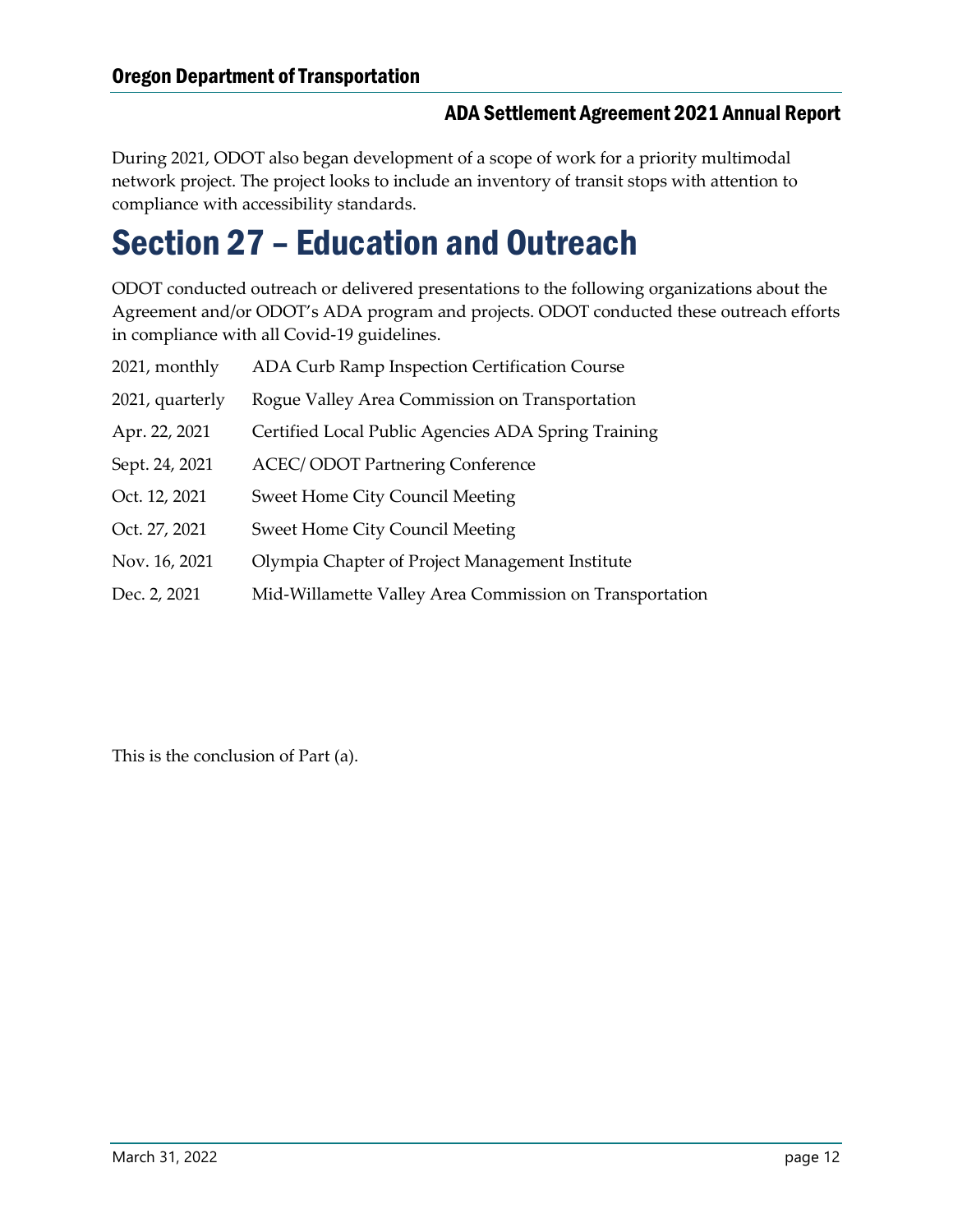# <span id="page-16-0"></span>Part (b) Amount Expended Pursuant to Section 3

Original estimates for priority locations established in collaboration with AOCIL far exceeded the \$5 million priority funding established in the Agreement. However, by partnering with other stakeholders and adding funds to other construction projects, ODOT has been able to remediate additional priority locations. The table below identifies remediated corner counts and allocated funds as of December 31, 2021. The remainder of the \$5 million is reserved to ensure projects for priority locations currently underway will be successfully completed.

<span id="page-16-1"></span>Table 4: Plaintiff Priority Location Information.

| <b>City &amp; Location</b>                | <b>Number</b><br>of Corners | <b>Remediated</b><br><b>Corners as of</b><br>2021 | <b>Allocated ADA</b><br>\$5 million or<br><b>Other</b> |
|-------------------------------------------|-----------------------------|---------------------------------------------------|--------------------------------------------------------|
| Region 1 - Portland Metro                 |                             |                                                   |                                                        |
| Portland US26                             | 63                          | 16                                                | \$1,605,000<br>+ Other                                 |
| Portland SE 82nd                          | 9                           | 7                                                 | Other                                                  |
| Hillsboro OR8                             | 10                          | 1                                                 | Other                                                  |
| Region 2 - Willamette Valley/ North Coast |                             |                                                   |                                                        |
| Springfield                               | $\overline{2}$              | $\overline{c}$                                    | \$326,000                                              |
| Clatskanie                                | 8                           | 3                                                 | \$575,000                                              |
| Lincoln City 101                          | 90                          | 15                                                | \$535,000<br>+ Other                                   |
| Region 4 - Central Oregon                 |                             |                                                   |                                                        |
| Bend                                      | 69                          | 4                                                 | \$1,300,000                                            |
| <b>Statewide Totals</b>                   | 251                         | 48                                                | \$4,341,000                                            |

After ODOT has spent the committed \$5 million on plaintiffs' prioritized locations, any remaining non-compliant curb ramps will be brought into compliance within the 15 years of this Agreement.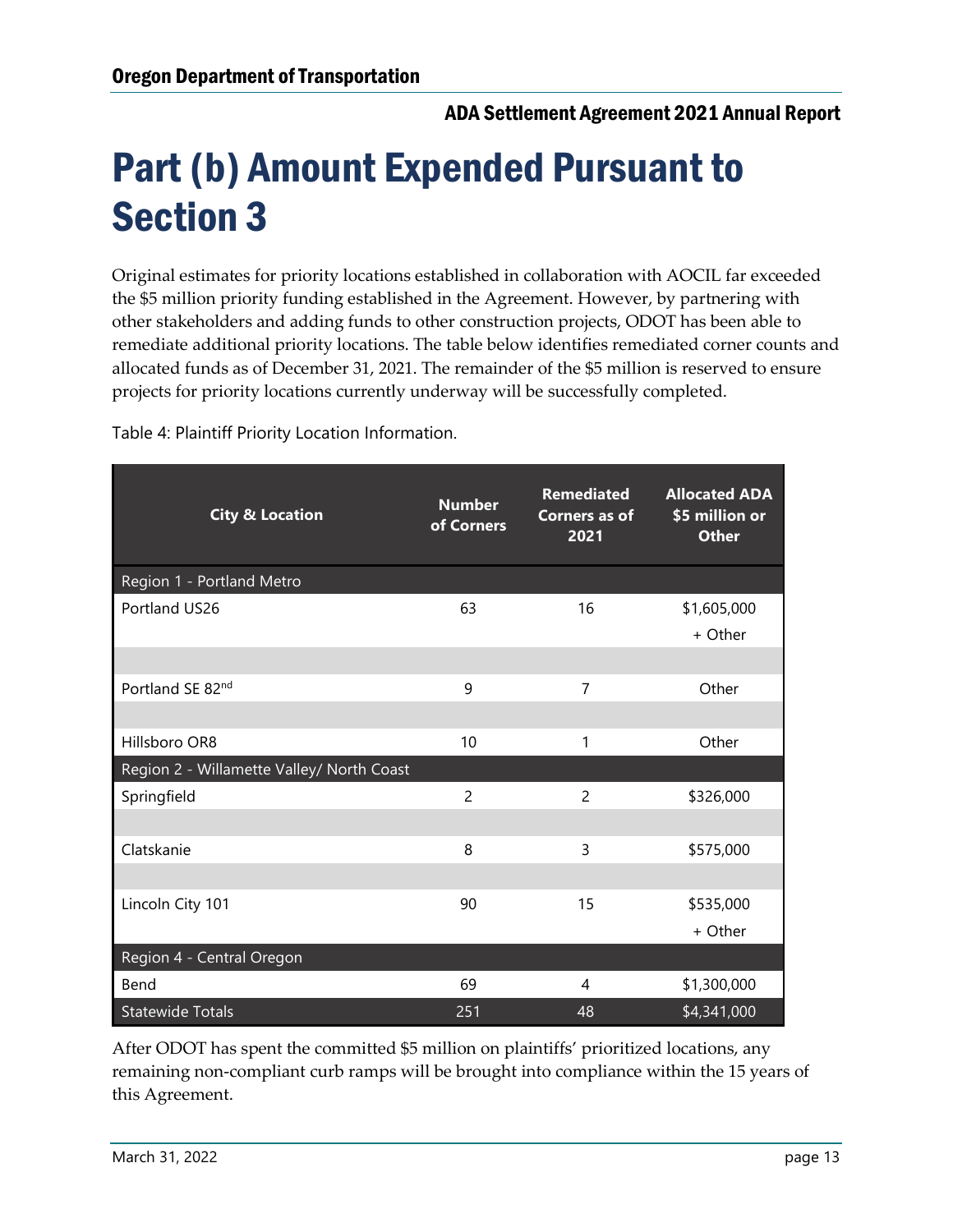# <span id="page-17-0"></span>Part (c) Number of Curb Ramp Locations Remediated

The Agreement requires ODOT to report on the number of curb ramps ODOT remediated and how they were remediated. The first category to report is the number of curb ramps and their physical locations that were remediated by:

- Compliant in-place.
- $\bullet$  4(a) the installation of a new curb ramp at a location where one was previously missing: 107 curb ramps.
- 4(b) upgrading an existing, non-compliant curb ramp to meet applicable standards: 630 curb ramps.

(See Agreement, Section 4).

A summary of missing and poor curb ramps that were remediated by physical installation is provided in the table below.

| <b>Section</b>        | <b>Region 1</b> | Region $2 \mid$ | Region 3 | Region 4 $ $ |     | <b>Region 5</b>   Transferred | <b>Total</b> |
|-----------------------|-----------------|-----------------|----------|--------------|-----|-------------------------------|--------------|
| Compliant<br>in-place |                 | $\Omega$        |          | 0            | 0   |                               |              |
| 4(a)                  | 28              | 18              | 20       |              | 34  |                               | 107          |
| 4(b)                  | 83              | 117             | 66       | 26           | 338 |                               | 630          |
| <b>Total</b>          | 112             | 135             | 86       | 33           | 372 |                               | 738          |

<span id="page-17-1"></span>Table 5: Curb Ramp Remediation for Categories 4(a) and 4(b), by ODOT Region.

Note: ODOT standards consider "non-compliant curb ramps" to include:

- curb ramps that do not meet one or more of the design standards,
- curb ramps that are needed, but not yet in place (a.k.a "missing"), or
- curb ramps that do not have a properly installed crosswalk closure.

Collectively, these curb ramps are considered "poor" for accessibility and reported as such. As required by the Agreement, ODOT reports on the number of missing and non-compliant curb ramps that were remediated by physically installing new curb ramps or upgrading existing curb ramps under Sections 4(a) and (b).

(See Appendix 1 for physical locations.)

Other categories to report are the number of curb ramps that were remediated by: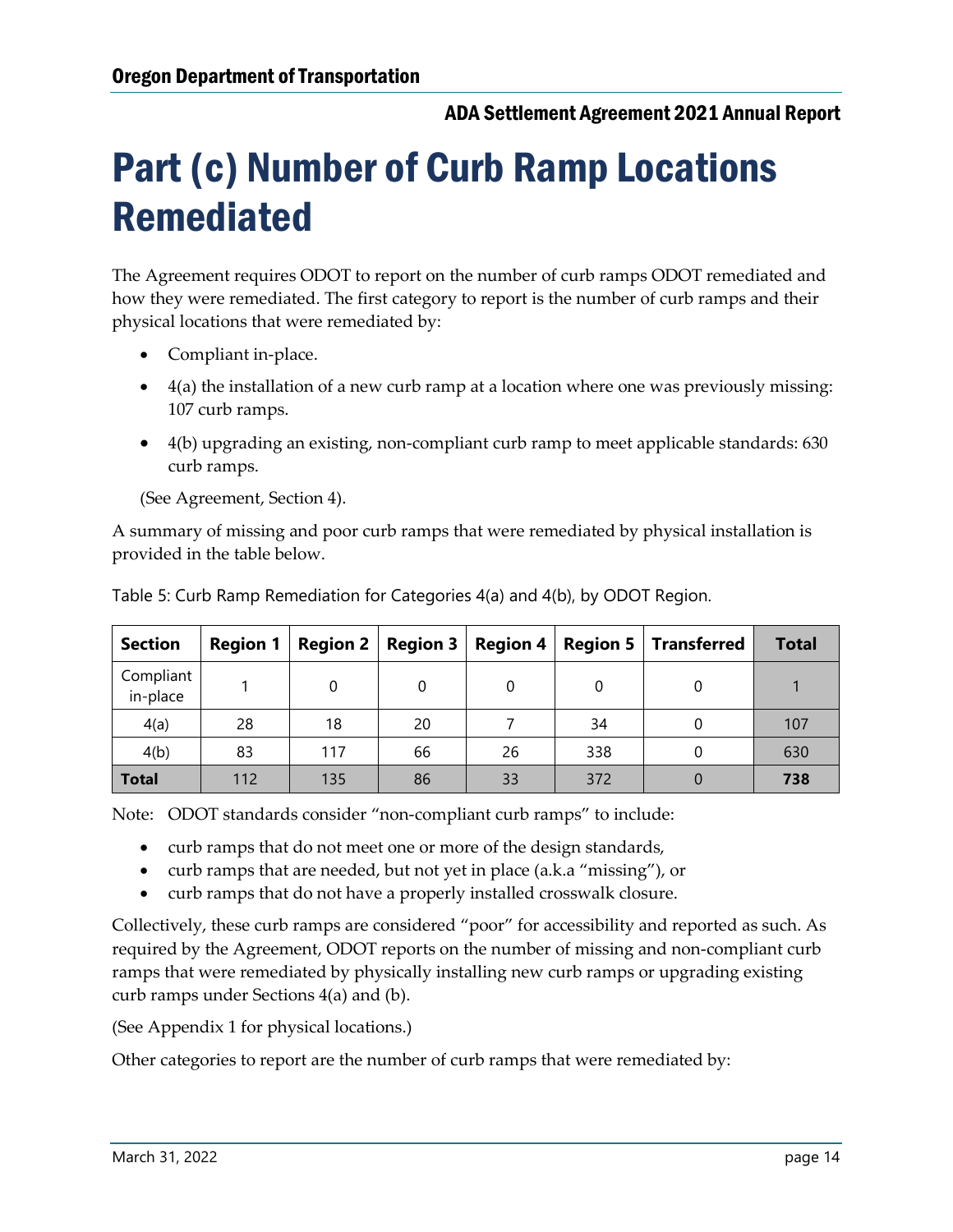- $\bullet$  4(c) determining that there was a design exception because a curb ramp that was fully compliant with all design standards would be technically infeasible: 20 curb ramps.
- 4(d) closing a pedestrian crossing as appropriate with applicable standards: 359 curb ramps.
- $4(e)$  determining there was another permissible exception to compliance under ADA: 0 curb ramps.
- 4(f) determining right of way availability precluded compliance: 0 curb ramps.
- 4(g) determining the curb ramps were compliant because of other methods or changes to the location: 178 curb ramps.
	- o As an example, curb ramps included here would be an intersection that included 12 ramps in the baseline inventory but was reconfigured to remove two pedestrian islands. The new intersection configuration complies with all standards, remediates two curb ramps at each of four corners (for a total of eight), but four previous curb ramps are no longer necessary and were removed.

(See Agreement, Section 4).

A summary of curb ramps remediated by these categories is provided in the table below.

| <b>Section</b> | <b>Region 1</b> |    |    |    |    | Region 2   Region 3   Region 4   Region 5   Transferred | <b>Total</b> |
|----------------|-----------------|----|----|----|----|---------------------------------------------------------|--------------|
| 4(c)           |                 | 14 |    |    |    |                                                         | 20           |
| 4(d)           | 182             | 72 | 38 | 33 | 30 |                                                         | 359          |
| 4(e)           |                 |    |    |    |    |                                                         |              |
| 4(f)           |                 |    |    |    |    |                                                         |              |
| 4(g)           | 22              | 25 | 86 | ገ1 | 24 |                                                         | 178          |

<span id="page-18-0"></span>Table 6: Curb Ramp Remediation for Categories 4(c)-4(g), by ODOT Region.

**In summary, the total number of curb ramps remediated by all methods listed in Section 4 equals 1295. A summary of these results is shown in the following table.** 

(See Appendix 2 for physical locations).

<span id="page-18-1"></span>Table 7: Curb Ramp Remediation, by Category, for 2021.

| Compliant<br>in-place | 4(a) | 4(b) | 4(c) | 4(d) | 4(e) | 4(f) | 4(g) | <b>Total</b> |
|-----------------------|------|------|------|------|------|------|------|--------------|
|                       | 107  | 630  | 20   | 359  |      |      | 178  | 1295         |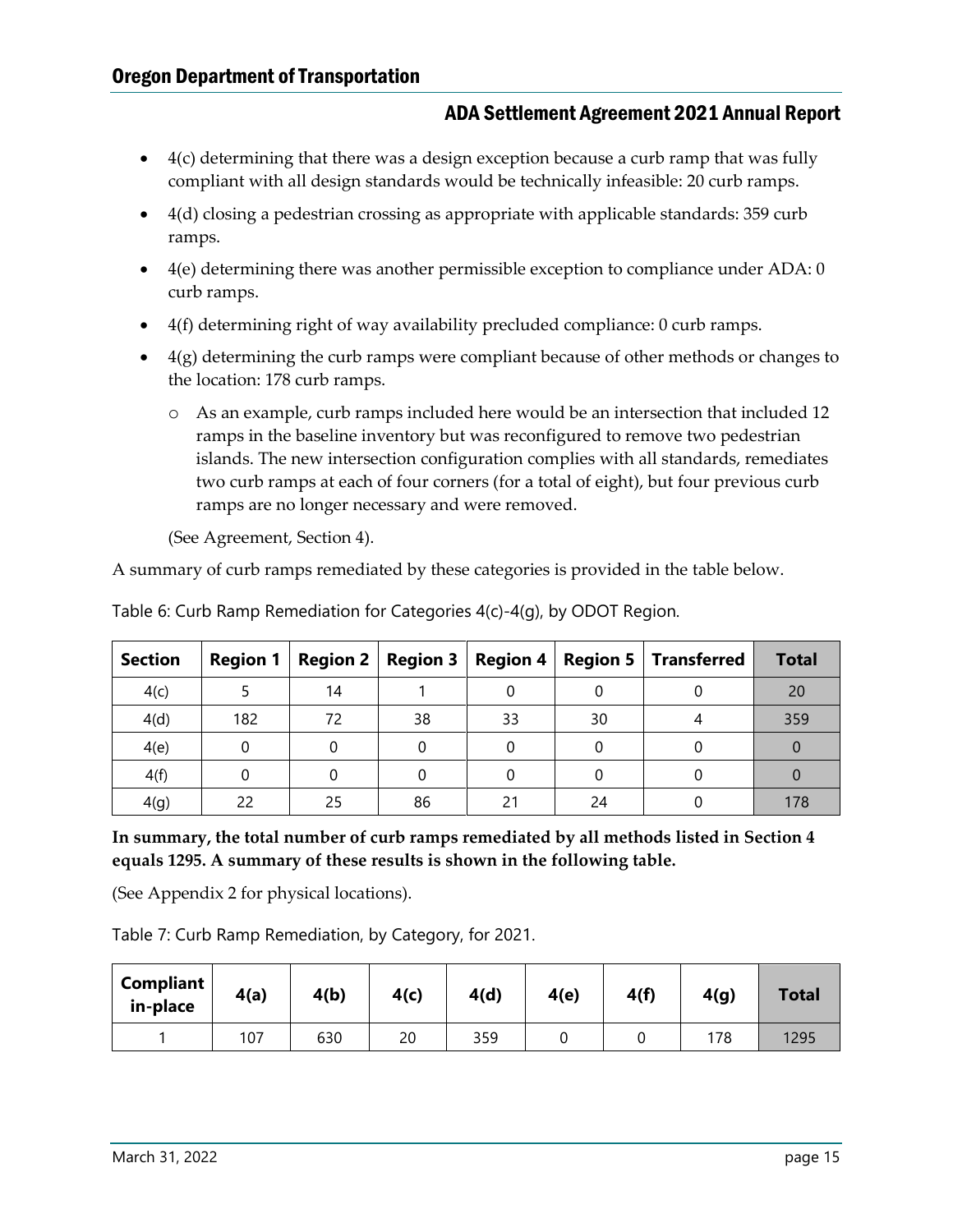# <span id="page-19-0"></span>Part (d) Number of Curb Ramp Locations Remaining to be Remediated and their Physical Locations

ODOT continues to plan curb ramp specific projects. Where applicable, curb ramp remediation is incorporated into other ODOT projects.

Table 8 shows a breakdown of inventory curb ramps subject to the Agreement. The breakdown totals include: compliant in-place, remediation category (e.g. 4(a)) and non-compliant, by region, following 2021 remediation efforts.

| <b>Remediation</b><br>Reason | <b>Region</b><br>1 | <b>Region</b><br>2 | <b>Region</b><br>3 | <b>Region</b><br>4 | <b>Region</b><br>5 | Transfer    | <b>Total</b>   |
|------------------------------|--------------------|--------------------|--------------------|--------------------|--------------------|-------------|----------------|
| Compliant in-<br>place       | 204                | 188                | 62                 | 50                 | 87                 | 10          | 601            |
| 4(a)                         | 45                 | 33                 | 39                 | 14                 | 40                 | $\Omega$    | 171            |
| 4(b)                         | 319                | 468                | 188                | 75                 | 405                | 2           | 1457           |
| 4(c)                         | 25                 | 34                 | 15                 | $\mathbf{0}$       | 2                  | $\Omega$    | 76             |
| 4(d)                         | 452                | 175                | 115                | 45                 | 82                 | 18          | 887            |
| 4(e)                         | $\mathbf{0}$       | $\mathbf{0}$       | $\mathbf{0}$       | $\mathbf{0}$       | $\mathbf 0$        | $\mathbf 0$ | $\overline{0}$ |
| 4(f)                         | $\Omega$           | $\Omega$           | $\mathbf{0}$       | $\mathbf{0}$       | $\Omega$           | $\Omega$    | $\theta$       |
| 4(g)                         | 125                | 111                | 159                | 106                | 51                 | $\Omega$    | 552            |
| <b>Total Compliant</b>       | 1170               | 1009               | 578                | 290                | 667                | 30          | 3744           |
| Non-Compliant                | 6906               | 8439               | 2887               | 1992               | 2937               | 429         | 23,590         |
| <b>Totals</b>                | 8076               | 9448               | 3465               | 2282               | 3604               | 459         | 27,334         |

<span id="page-19-1"></span>Table 8: Breakdown of Curb Ramps included in Agreement.

Table 9 shows the remaining number of curb ramps, by region, that require remediation.

<span id="page-19-2"></span>Table 9: Curb Ramps that Require Remediation.

| <b>Condition</b> | Region |      |      | Region   Region   Region | $ \mathsf{\mathsf{Region}} $ | <b>Transfer</b> | <b>Total</b> |
|------------------|--------|------|------|--------------------------|------------------------------|-----------------|--------------|
| Non-Compliant    | 6906   | 8439 | 2887 | 1992                     | 2937                         | 429             | 23,590       |

The list of curb ramps remaining to be remediated and the physical locations are in Appendix 3.